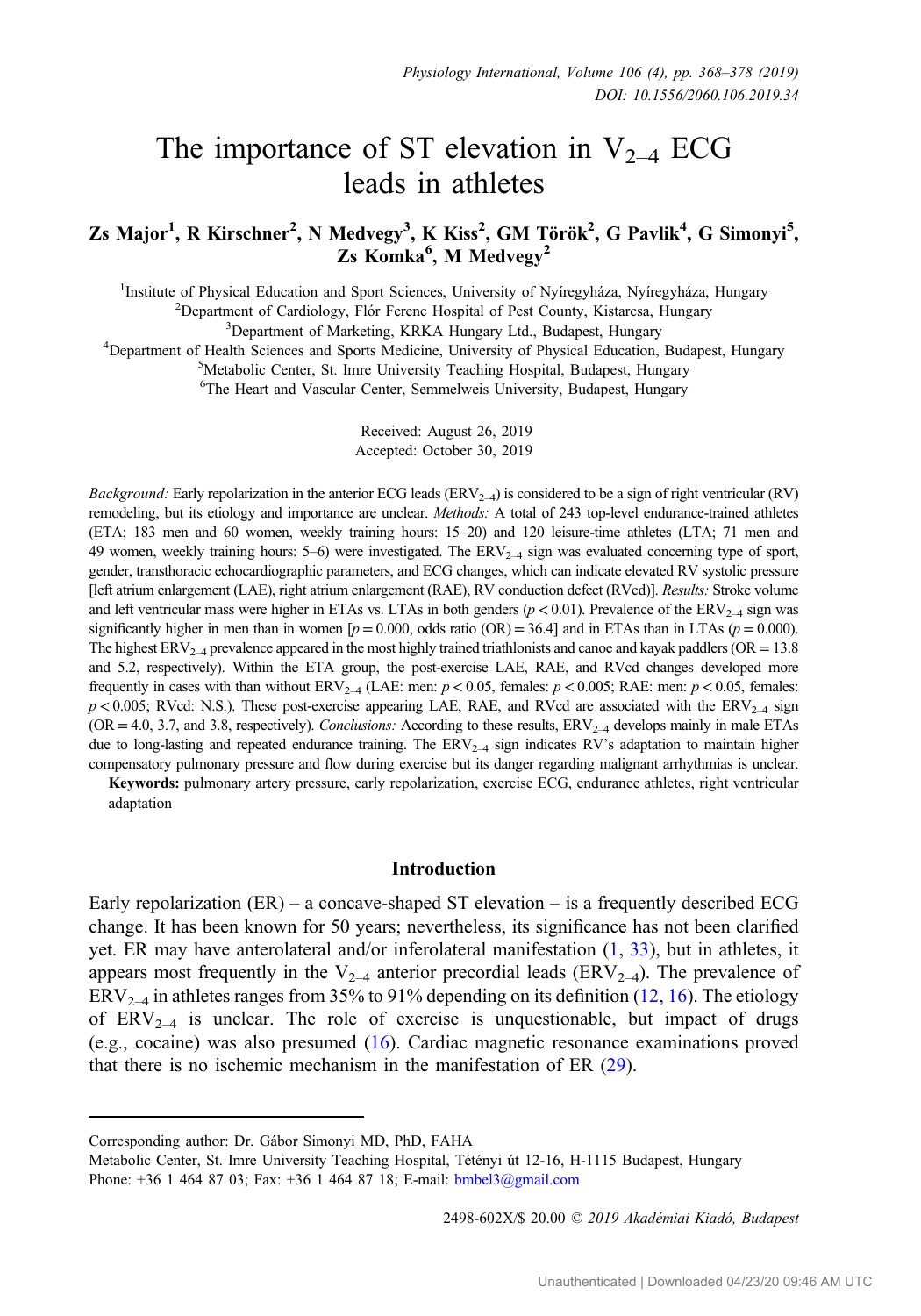Some experts assume that (1)  $ERV_{2-4}$  is a harmless ECG alteration; (2) however, others agree that  $ERV_{2-4}$  may reflect right ventricular  $(RV)$  remodeling and may have causal role in malignant arrhythmias.

- (1) Studies dealing with ECG changes in athletes considered  $ERV_{2-4}$  (and some other ECG changes) as a physiological phenomenon depending on gender (they were less frequent in women), type of sports, and level as well as duration of training. These ECG changes were explained by increased parasympathetic tone, RV, septum and left ventricular (LV) hypertrophy, right atrium enlargement (RAE), and left atrium enlargement (LAE) [\(5](#page-8-0), [16,](#page-9-0) [36](#page-10-0)). The prevalence of  $ERV_{2-4}$  also depends on the total burden of exercise; therefore, data vary considerably ([22,](#page-9-0) [35\)](#page-10-0).
- (2)  $ERV_{2-4}$  may also be dangerous because of its close relationship with Brugada syndrome and arrhythmogenic RV cardiomyopathy (ARVC). It is well-known that Brugada syndrome may cause life-threatening ventricular tachyarrhythmias. Both  $ERV_{2-4}$  and Brugada syndrome respond similarly to pharmacologic agents, neuromodulation, and exercise [\(15](#page-9-0), [17](#page-9-0)). A similar mechanism is supposed for  $ERV_{2-4}$  and Brugada ECG abnormalities, i.e., the plateau of epicardial action potential is lower than that of the endocardium leading to ST-segment elevation on the electrocardiogram ([37\)](#page-10-0). ARVC is another syndrome with predilection to malignant arrhythmias and it has been found to be part of the cause of sudden cardiac death (SCD) of athletes [\(3](#page-8-0), [24](#page-9-0)).

The role of RV alteration in the etiology of athletes' SCD has just recently been identified. ARVC-like histological alterations (RV dysplasia and remodeling) may be developed by endurance sports ([18](#page-9-0)-[20,](#page-9-0) [30,](#page-10-0) [38\)](#page-10-0). RV dilatation has also been demonstrated in endurance-trained male athletes  $(6, 21)$  $(6, 21)$  $(6, 21)$  $(6, 21)$ . RV and right atrium dimensions were significantly greater in endurance-trained athletes than in strength-trained athletes and controls [\(8](#page-9-0)). The underlying cause of the morphological alterations of the RV may be the elevation of pulmonary artery pressure (PAP) during exercise. This elevation of PAP correlates with the time spent with highly intensive training ([7,](#page-8-0) [31\)](#page-10-0). During exercise, the mean PAP (mPAP) depends primarily on the blood flow (Q), but also on pulmonary vascular resistance (PVR) and left atrium pressure (LAP): mPAP =  $(PVR \times Q)$  + LAP [\(8](#page-9-0), [20,](#page-9-0) [26,](#page-9-0) [32\)](#page-10-0). Among transthoracal echocardiography (TTE) parameters, the LV stroke volume (SV) correlates best with systolic PAP  $(7, 8)$  $(7, 8)$  $(7, 8)$  $(7, 8)$ . It has been demonstrated that during exercise the systolic PAP can be significantly increased even up to 80 mmHg accompanied by temporary enlargement of the RV. It has also been proven that elevated PAP and RV diameters return to the basic state some minutes after the termination of the exercise  $(6, 19, 26)$  $(6, 19, 26)$  $(6, 19, 26)$  $(6, 19, 26)$  $(6, 19, 26)$  $(6, 19, 26)$ .

SCD of athletes is a rare clinical event (0.5–1/100,000 athletes/year), but it is 2–4 times more frequent than in the sedentary members of the corresponding age group ([14\)](#page-9-0).

It is interesting that the prevalence of SCD in female athletes is 5–20 times rarer than in male ones [\(2](#page-8-0), [14,](#page-9-0) [23\)](#page-9-0). The cause of this difference is unclear; one of the supposed causes may be milder LV hypertrophy due to the regulatory effect of estrogens in women ([9,](#page-9-0) [28\)](#page-9-0).

All publications dealing with ER agree that  $ERV_{2-4}$  needs further investigation to clarify its predilection to malignant arrhythmias just like its origin and hemodynamic importance  $(12, 16)$  $(12, 16)$  $(12, 16)$  $(12, 16)$ .

We intended to find an explanation for the etiology and hemodynamic impact of the  $ERV_{2-4}$  phenomenon. For this reason, the prevalence of  $ERV_{2-4}$  has been studied in different endurance sports in male and female athletes separately. We analyzed the relationship of the  $ERV_{2-4}$  sign with other ECG changes and TTE parameters indicating elevated PAP.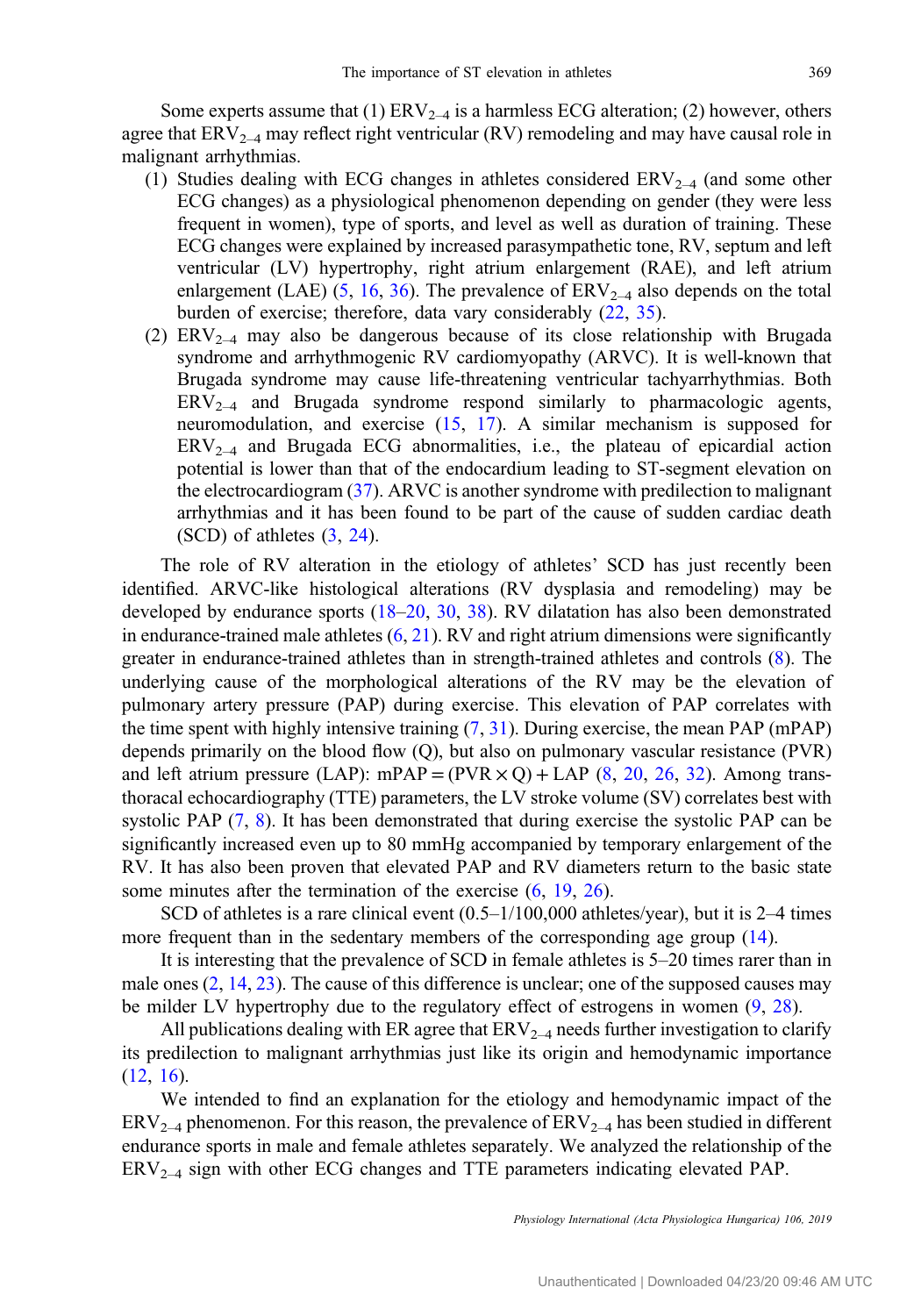# Materials and Methods

The 12-lead ECG, exercise ECG and TTE records of 243 top-level Caucasian endurance-trained athletes (ETA; weekly training: 15–20 h) and 120 Caucasian leisure-time athletes (LTA; weekly training: 5–6 h) were investigated. The following ETAs participated in the study: triathletes (54 men/18–35 years, mean age: 25 years and 22 women/18–33 years, mean age: 20 years), canoe and kayak paddlers (79 men/18–35 years, mean age: 24 years and 18 women /18–30 years, mean age: 21 years), soccer players (35 men/18–32 years, mean age: 24 years), handball players (15 men/20–35 years, mean age: 28 years), and water polo players (20 women /18–30 years, mean age: 22 years). LTAs: 71 men/18–35 years, mean age: 29 years and 49 women/ 18–35 years, mean age: 27 years. From the above athletes, only triathletes practice a typical endurance-type sport, but the other investigated sports also involved high levels of endurance.

ECGs were implemented by a Cardiosys H-01 recorder (Experimetria Ltd., Budapest, Hungary) in supine position. ECG changes at rest (1 day after last training) and following exercise (using Bruce protocol) were matched. The age-predicted maximal heart rate (HR) was targeted. For standardization of the interpretation, exercise ECGs were analyzed when the HR fell between 100 and 120 bpm.

TTE examinations were conducted using a Philips HD15 ultrasound (Amsterdam, Netherlands) equipment with a 2.5–3.5 MHz-s transducer (Bothell, WA, USA) on the day of exercise ECG. Apical four-chamber and parasternal long-axis views were acquired according to the guidelines of the American Society of Echocardiography.

ECG and TTE examinations were carried out at Semmelweis University, Faculty of Physical Education and Sport Sciences between 2009 and 2014.

The ECG and TTE characteristics analyzed had earlier been described as potential signs of ARVC, elevated PAP, parasympathetic activity, malignant arrhythmias, or LV hypertrophy [\(7](#page-8-0)). ECG alterations were defined in this study as follows:

ERV  $_{2-4}$ : ST elevation exceeding 2 mm at least in two adjacent leads of  $V_{2-4}$  was accepted (in the literature, ST elevation exceeding 0.1 mV is already defined as ER) [\(4](#page-8-0)).

 $RAE - (= P$  pulmonale): sign of right atrium pressure and/or volume overload. It was accepted when the positive P wave was higher than 2.5 mV in leads II–III–aVF.

LAE – (= P terminal force): sign of LAP and/or volume overload: the P wave in lead  $V_1$ was wider than 0.04 s and more negative than 0.1 mV.

RVcd –: it should be highlighted that the presence of terminal r' restricted only to lead  $V_1$ was defined as slow RV conduction without any block. The term of incomplete Right Bundle Branch Block was used if r' was present in leads  $V_1$  and  $V_2$ , and r' exceeded 0.2 mV, and the duration of QRS was less than 0.12 s [\(25](#page-9-0)).

Right-axis deviation: if the amplitude of the R wave in lead III is greater than that in lead II.

QTc: QT corrected to HR according to Bazett's formula.

HR abnormalities: sinus bradycardia, bradyarrhythmias (e.g., conduction abnormalities, sino-auricular, and atrio-ventricular blocks), and tachyarrhythmias.

Resting ECG with sign of  $ERV_{2-4}$  and post-exercise ECG with signs of RAE, LAE, and RVcd of a 20-year-old first-class male kayak paddler are demonstrated in Fig. [1](#page-3-0).

TTE alterations analyzed:

 $SV<sub>c</sub>:$  corrected LV SV to body surface area.

LVMc: LV mass (LVM) corrected to body surface area (LVMc = LVM/body surface area<sup>3/2</sup>) ([27\)](#page-9-0).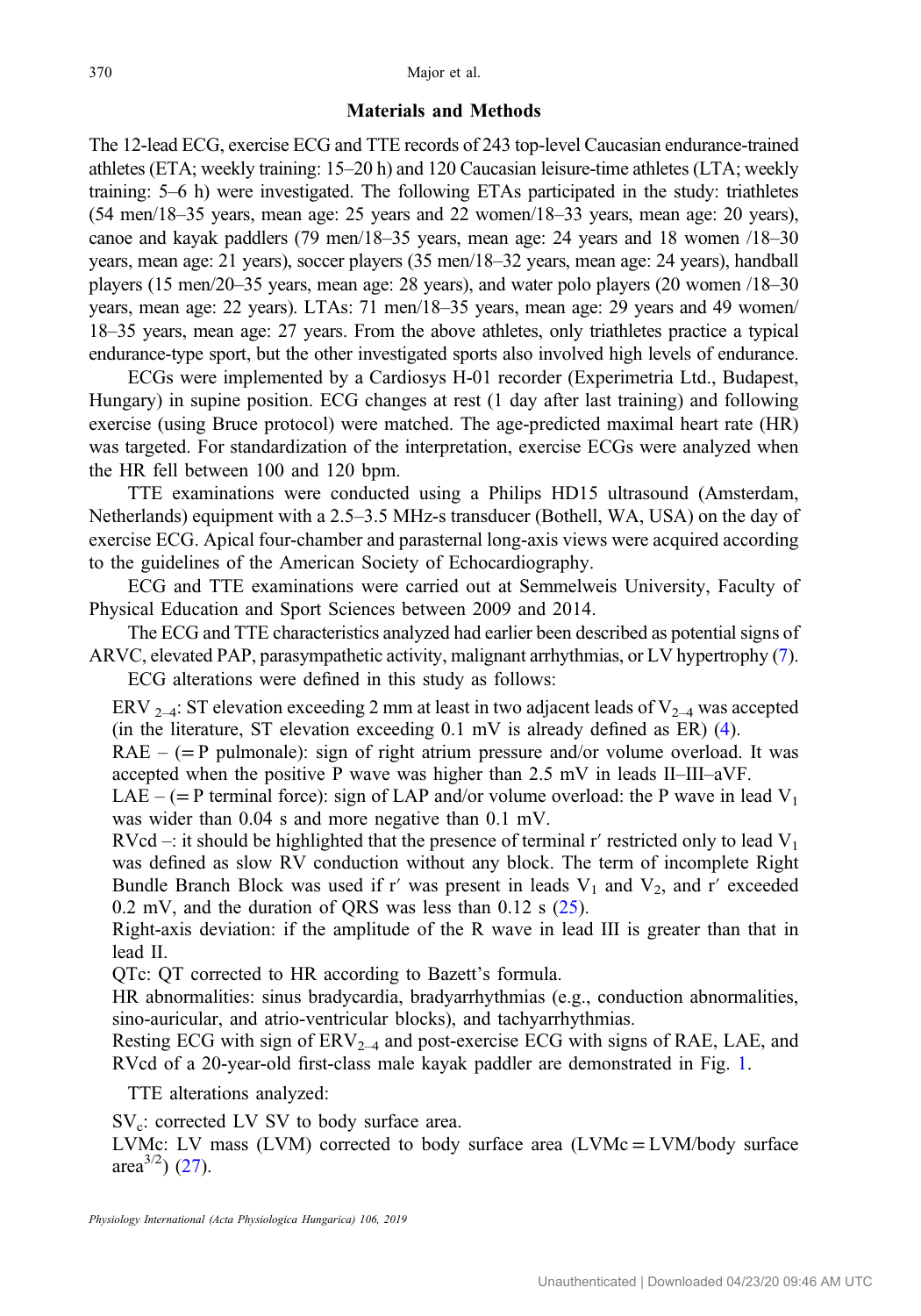<span id="page-3-0"></span>

Fig. 1. Resting ECG record (a) with sinus brady-arrhythmia and ST elevation in  $V_{2-4}$  and post-exercise ECG record (b) with signs of RAE, LAE, and RVcd of a 20-year-old first-class male kayak paddler

E/A ratio: the ratio between the peak velocities of the early and late phases of the diastolic filling.

EF: ejection fraction assessed by the modified Simpson's rule formula.

#### Statistical analysis

Statistical analysis was carried out using SigmaStat 2.03 and SPSS 15.0 for Windows (SPSS Inc., Chicago, IL, USA). The relationship between  $ERV_{2-4}$  and types of sport, ECG, and exercise ECG signs as well as TTE parameters was investigated by logistic regression,  $\chi^2$  test, and analysis of variance.

# Results and Discussion

The results are summarized in Tables [I](#page-4-0)–[III.](#page-6-0)

Table [I](#page-4-0) demonstrates the appearance of  $ERV_{2-4}$  in different ETA groups and in the LTA group. The LV hypertrophy of these groups is characterized by  $LVM_c$ .  $SV_c$  is associated with systolic PAP.

The  $SV_c$  and  $LVM_c$  were significantly higher in ETAs than in LTAs both in men  $(p < 0.01$  and  $p < 0.01$ , respectively) and in women  $(p < 0.01$  and  $p < 0.01$ , respectively).

The prevalence of  $ERV_{2-4}$  was significantly higher in ETAs than in LTAs ( $p = 0.000$ ). The highest prevalence appeared in triathlonists  $[odds \text{ ratio } (OR) = 13.8$ , pertaining confidence interval (CI) = 2.5–75.8;  $p = 0.002$ ] and canoe and kayak paddlers (OR = 5.2,  $CI = 1.5-18.1; p = 0.009$ .

The prevalence of  $ERV_{2-4}$  was significantly higher in male  $ETAs + LTAs$  than in female ETAs + LTAs (OR = 36.4, CI = 8.8–149;  $p = 0.000$ ).

Table [II](#page-5-0) demonstrates LV TTE parameters and exercise-induced ECG signs (which can indicate elevated PAP) as a function of the presence of the  $ERV_{2-4}$  sign.

ETAs with  $ERV_{2-4}$  sign compared to LTAs was linked to significantly higher LV parameters (LVM<sub>c</sub>: in both genders  $p < 0.01$ ; SV<sub>c</sub>: males  $p < 0.001$ , females  $p < 0.05$ ) and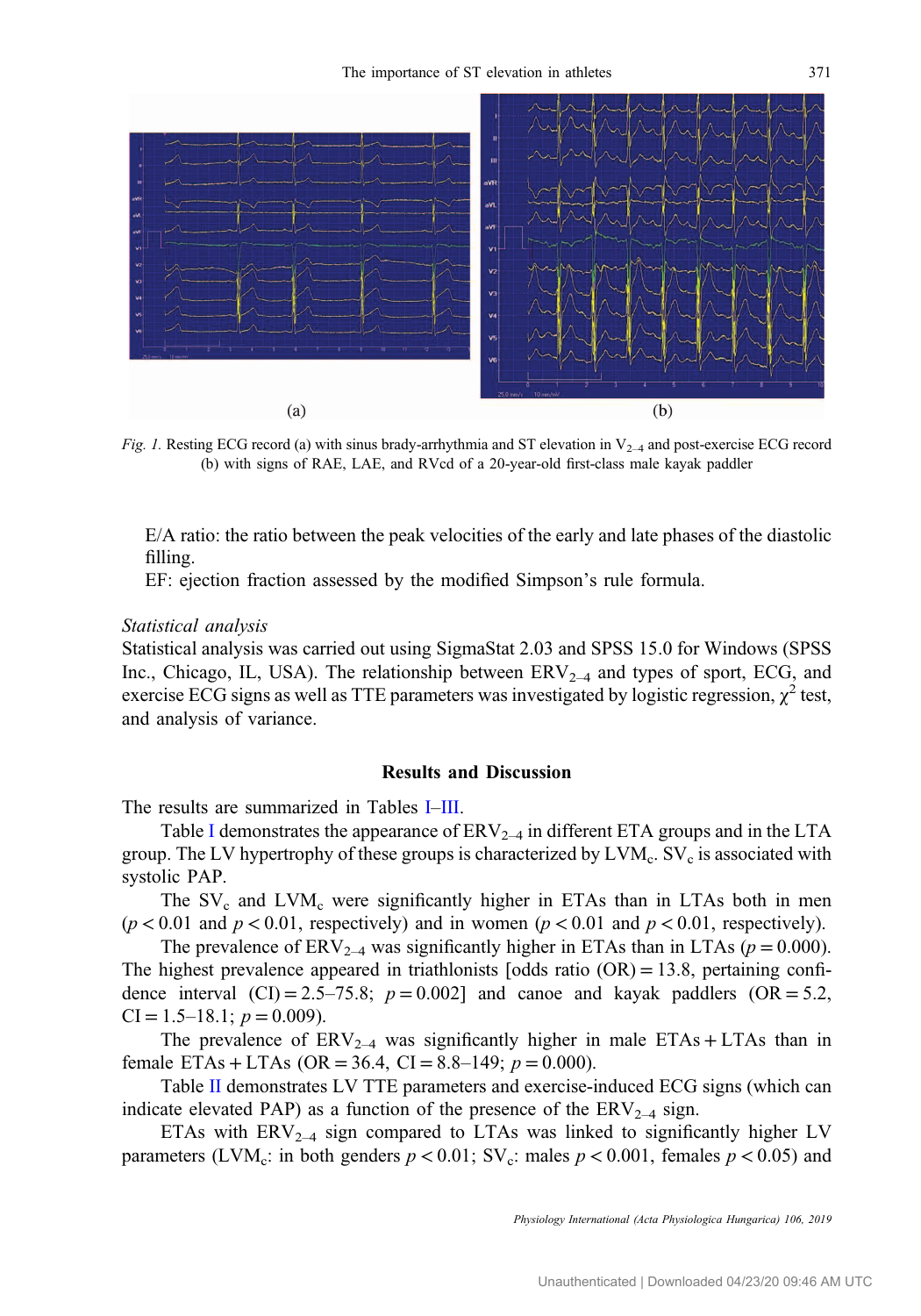|                    |        |                                |                                |                                                                                                                                                                                                                                                                                                                                                                                  |                | TTE                                                                                                                                                                                                                                                                                                                                                                              |                                | ECG                      |
|--------------------|--------|--------------------------------|--------------------------------|----------------------------------------------------------------------------------------------------------------------------------------------------------------------------------------------------------------------------------------------------------------------------------------------------------------------------------------------------------------------------------|----------------|----------------------------------------------------------------------------------------------------------------------------------------------------------------------------------------------------------------------------------------------------------------------------------------------------------------------------------------------------------------------------------|--------------------------------|--------------------------|
| Sports             | Gender | Training hours                 | Height (cm)                    | Weight (kg)                                                                                                                                                                                                                                                                                                                                                                      | $\geq$         | $SVe$ (m $Im2$ )                                                                                                                                                                                                                                                                                                                                                                 | LVMc $(g/m^2)$                 | $ENV_{2-4}$ (%)          |
| Kayaker-canoeists  | Male   | $18 \pm 5$                     | $184 \pm 6$                    | $84 \pm 7$                                                                                                                                                                                                                                                                                                                                                                       | 79             | $55 \pm 10$                                                                                                                                                                                                                                                                                                                                                                      | $96 \pm 18$                    | 89                       |
|                    | Female | $19 \pm 5$                     | $169\pm4$                      | $66 \pm 7$                                                                                                                                                                                                                                                                                                                                                                       | 18             | $48 \pm 7$                                                                                                                                                                                                                                                                                                                                                                       | $88 \pm 12$                    | 22                       |
| Triathletes        | Male   | $18 \pm 7$                     | $179 \pm 7$                    | $68 \pm 10$                                                                                                                                                                                                                                                                                                                                                                      | 54             | $54 \pm 8$                                                                                                                                                                                                                                                                                                                                                                       | $97 \pm 16$                    | 89                       |
|                    | Female | $15 \pm 7$                     | $171 + 7$                      | $55 \pm 5$                                                                                                                                                                                                                                                                                                                                                                       | 22             | $42 \pm 7$                                                                                                                                                                                                                                                                                                                                                                       | $81 \pm 15$                    | 45                       |
| Handball players   | Male   | $20 \pm 2$                     | $193 \pm 6$                    | $102 \pm 8$                                                                                                                                                                                                                                                                                                                                                                      | 15             | $52 \pm 5$                                                                                                                                                                                                                                                                                                                                                                       | $8\pm8$                        | 73                       |
|                    | Female | $\mid$                         | $\begin{array}{c} \end{array}$ | $\begin{array}{c} \end{array}$                                                                                                                                                                                                                                                                                                                                                   | $\circ$        | $\begin{array}{c} \hline \end{array}$                                                                                                                                                                                                                                                                                                                                            | $\begin{array}{c} \end{array}$ | $\overline{\phantom{a}}$ |
| Soccer players     | Male   | $16 \pm 2$                     | $182 + 7$                      | $9 \pm 9$                                                                                                                                                                                                                                                                                                                                                                        | 35             | $47 \pm 7$                                                                                                                                                                                                                                                                                                                                                                       | $84 \pm 12$                    | $\overline{7}$           |
|                    | Female | $\begin{array}{c} \end{array}$ | $\begin{array}{c} \end{array}$ | $\begin{array}{c} \rule{0pt}{2.5ex} \rule{0pt}{2.5ex} \rule{0pt}{2.5ex} \rule{0pt}{2.5ex} \rule{0pt}{2.5ex} \rule{0pt}{2.5ex} \rule{0pt}{2.5ex} \rule{0pt}{2.5ex} \rule{0pt}{2.5ex} \rule{0pt}{2.5ex} \rule{0pt}{2.5ex} \rule{0pt}{2.5ex} \rule{0pt}{2.5ex} \rule{0pt}{2.5ex} \rule{0pt}{2.5ex} \rule{0pt}{2.5ex} \rule{0pt}{2.5ex} \rule{0pt}{2.5ex} \rule{0pt}{2.5ex} \rule{0$ | $\circ$        | $\overline{\phantom{a}}$                                                                                                                                                                                                                                                                                                                                                         | $\overline{\phantom{a}}$       | J                        |
| Water polo players | Male   | $\vert$                        | $\vert$                        | $\vert$                                                                                                                                                                                                                                                                                                                                                                          | $\circ$        | $\begin{array}{c} \rule{0pt}{2.5ex} \rule{0pt}{2.5ex} \rule{0pt}{2.5ex} \rule{0pt}{2.5ex} \rule{0pt}{2.5ex} \rule{0pt}{2.5ex} \rule{0pt}{2.5ex} \rule{0pt}{2.5ex} \rule{0pt}{2.5ex} \rule{0pt}{2.5ex} \rule{0pt}{2.5ex} \rule{0pt}{2.5ex} \rule{0pt}{2.5ex} \rule{0pt}{2.5ex} \rule{0pt}{2.5ex} \rule{0pt}{2.5ex} \rule{0pt}{2.5ex} \rule{0pt}{2.5ex} \rule{0pt}{2.5ex} \rule{0$ | $\vert$                        | $\mid$                   |
|                    | Female | $18 \pm 6$                     | $176 \pm 6$                    | $72 \pm 9$                                                                                                                                                                                                                                                                                                                                                                       | $\overline{c}$ | $45 \pm 6$                                                                                                                                                                                                                                                                                                                                                                       | $79 \pm 11$                    | 25                       |
| All ETAs mean/sum  | Male   | 4<br>$18 \pm$                  | $183 + 6$                      | $80\pm8$                                                                                                                                                                                                                                                                                                                                                                         | 183            | $52 \pm 8$                                                                                                                                                                                                                                                                                                                                                                       | $93 \pm 14$                    | 84                       |
|                    | Female | $\circ$<br>$17 \pm$            | $172 \pm 6$                    | $64 \pm 7$                                                                                                                                                                                                                                                                                                                                                                       | $\degree$      | $45 \pm 6$                                                                                                                                                                                                                                                                                                                                                                       | $82 \pm 12$                    | 32                       |
| LTA                | Male   | $6 \pm 3$                      | $177 \pm 8$                    | $74 \pm 13$                                                                                                                                                                                                                                                                                                                                                                      | $\overline{7}$ | 42                                                                                                                                                                                                                                                                                                                                                                               | $82 \pm 14$                    | $\overline{17}$          |
|                    | Female | $5 \pm 3$                      | $167 \pm 6$                    | $68 \pm 9$                                                                                                                                                                                                                                                                                                                                                                       | $\frac{49}{5}$ | 35                                                                                                                                                                                                                                                                                                                                                                               | $68 \pm 9$                     | 2                        |
|                    |        |                                |                                |                                                                                                                                                                                                                                                                                                                                                                                  |                |                                                                                                                                                                                                                                                                                                                                                                                  |                                |                          |

Table 1. ST elevation (early repolarization) in ECG leads  $V_{2-4}$  (ERV<sub>2-4</sub>) in various sports Table 1. ST elevation (early repolarization) in ECG leads  $V_{2-4}$  (ERV<sub>2</sub>–4) in various sports

Physiology International (Acta Physiologica Hungarica) 106, 2019

<span id="page-4-0"></span>372 Major et al.

r

TTE: transthoracic echocardiographic;

surface area; ETA: endurance-trained athletes; LTA: leisure-time athletes

surface area; ETA: endurance-trained athletes; LTA: leisure-time athletes

N: number of cases; SVc: left ventricular stroke volume corrected to body surface area; LVMc: left ventricular muscle mass corrected to body

TTE: transthoracic echocardiographic; N: number of cases; SVc: left ventricular stroke volume corrected to body surface area; LVMc: left ventricular muscle mass corrected to body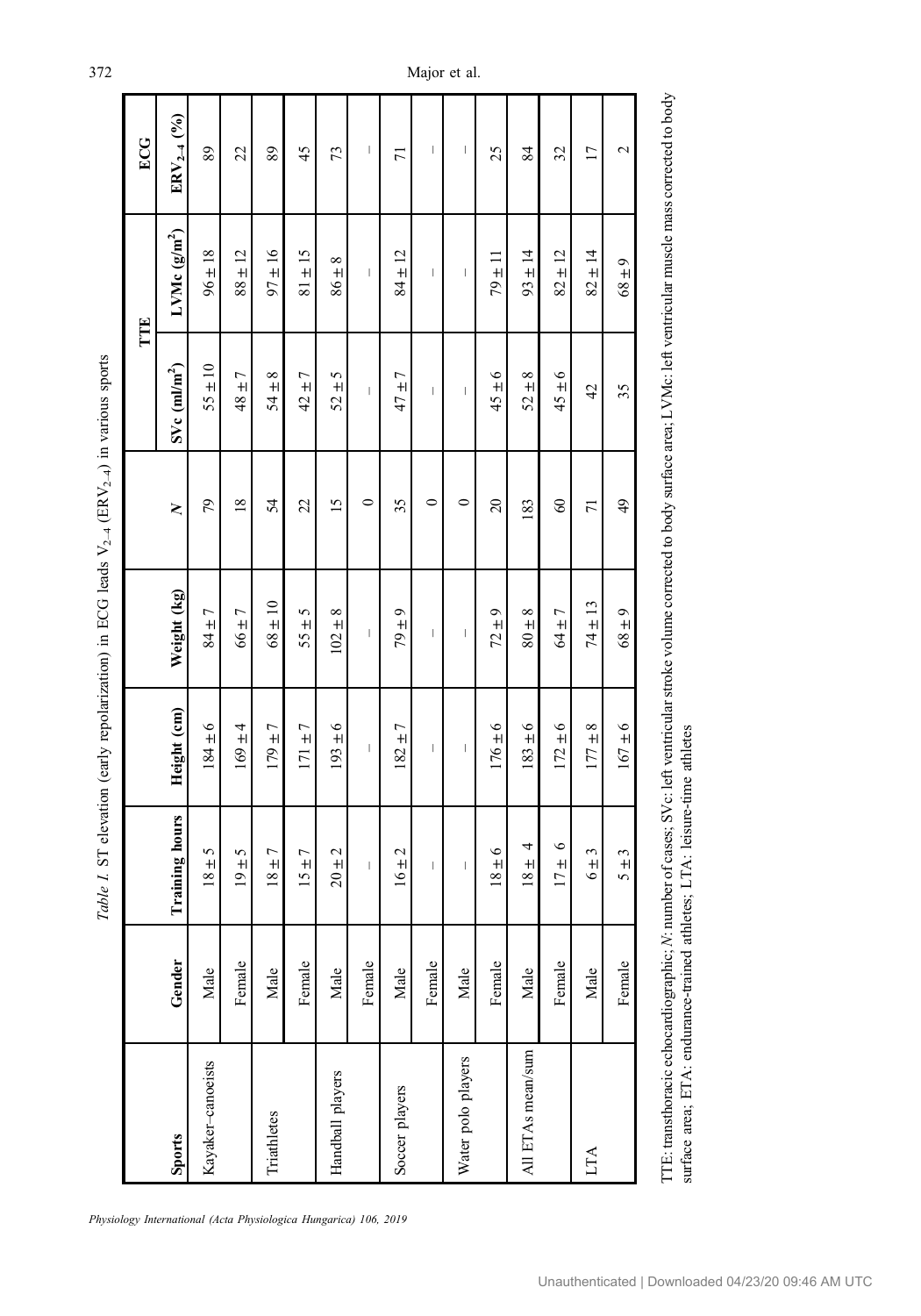<span id="page-5-0"></span>

|                                 |        |                               |               |                  | TTE              |                                                              | Resting ECG |                 |         | Post-exercise ECG  |                |
|---------------------------------|--------|-------------------------------|---------------|------------------|------------------|--------------------------------------------------------------|-------------|-----------------|---------|--------------------|----------------|
|                                 | Gender | Training<br>hours             | ζ             | $SVe$ (m $Vm2$ ) | I LVMc $(g/m^2)$ | <b>HR</b> (bpm) LAE $(%$ ) RAE $(%$ ) RVcd $(%$ ) LAE $(%$ ) |             |                 |         | $RAE$ (%) RVed (%) |                |
| ETA with                        | Male   | ᆉ<br>$17 \pm 4$               | 154           | $\delta$         | 135              | 54                                                           |             | $\overline{3}$  | 58      | $\degree$          | 33             |
| $\mathrm{ERV}_{2-4}$            | Female | ٣<br>$17 \pm 7$               | $\frac{1}{2}$ | 47               |                  | 63                                                           | 32          | 53              | 63      | 74                 |                |
| ETA                             | Male   | $16 \pm 4$                    | 29            | $\frac{8}{3}$    | $\overline{131}$ | 53                                                           |             | Ľ               | $^{24}$ | ಸ                  | $\overline{4}$ |
| without<br>$\mathrm{ERV}_{2-4}$ | Female | $\mathbf{\sim}$<br>$17 \pm 7$ | ₹             | 42               | 107              | 57                                                           |             | $\overline{17}$ | $^{24}$ | 27                 |                |
| LTA                             | Male   | 3<br>$\frac{1}{2}$            | 59            | 39               | 105              | 66                                                           |             | $\overline{20}$ |         | $\mathbf{r}$       |                |
| without<br>$\mathrm{ERV}_{2-4}$ | Female | ᡤ<br>$\frac{+}{2}$            | 48            | 36               | 88               | $\sqrt{2}$                                                   |             | $\overline{17}$ | 25      | <u>r</u>           |                |
|                                 |        |                               |               |                  |                  |                                                              |             |                 |         |                    |                |

Table II. Transthoracic echocardiographic (TTE) parameters and ECG changes in the function of the presence of  $\text{ERV}_{2-4}$  sign Table II. Transthoracic echocardiographic (TTE) parameters and ECG changes in the function of the presence of ERV<sub>2–4</sub> sign ETA: endurance-trained athlete; LTA: leisure-time athlete; N: number of cases; SVc: left ventricular stroke volume corrected to body surface area; LVMc: left ventricular muscle mass corrected to body surface area; ERV<sub>2-4</sub>; ST elevation in leads V<sub>2-4</sub>; HR: heart rate; LAE: left atrial enlargement; RAE: right atrial enlargement, RVcd: right ventricular ETA: endurance-trained athlete; LTA: leisure-time athlete; N: number of cases; SVc: left ventricular stroke volume corrected to body surface area; LVMc: left ventricular muscle mass corrected to body surface area; ERV<sub>2–4</sub>: ST elevation in leads V<sub>2–4</sub>; HR: heart rate; LAE: left atrial enlargement; RAE: right atrial enlargement; RVcd: right ventricular conduction disturbances conduction disturbances

Physiology International (Acta Physiologica Hungarica) 106, 2019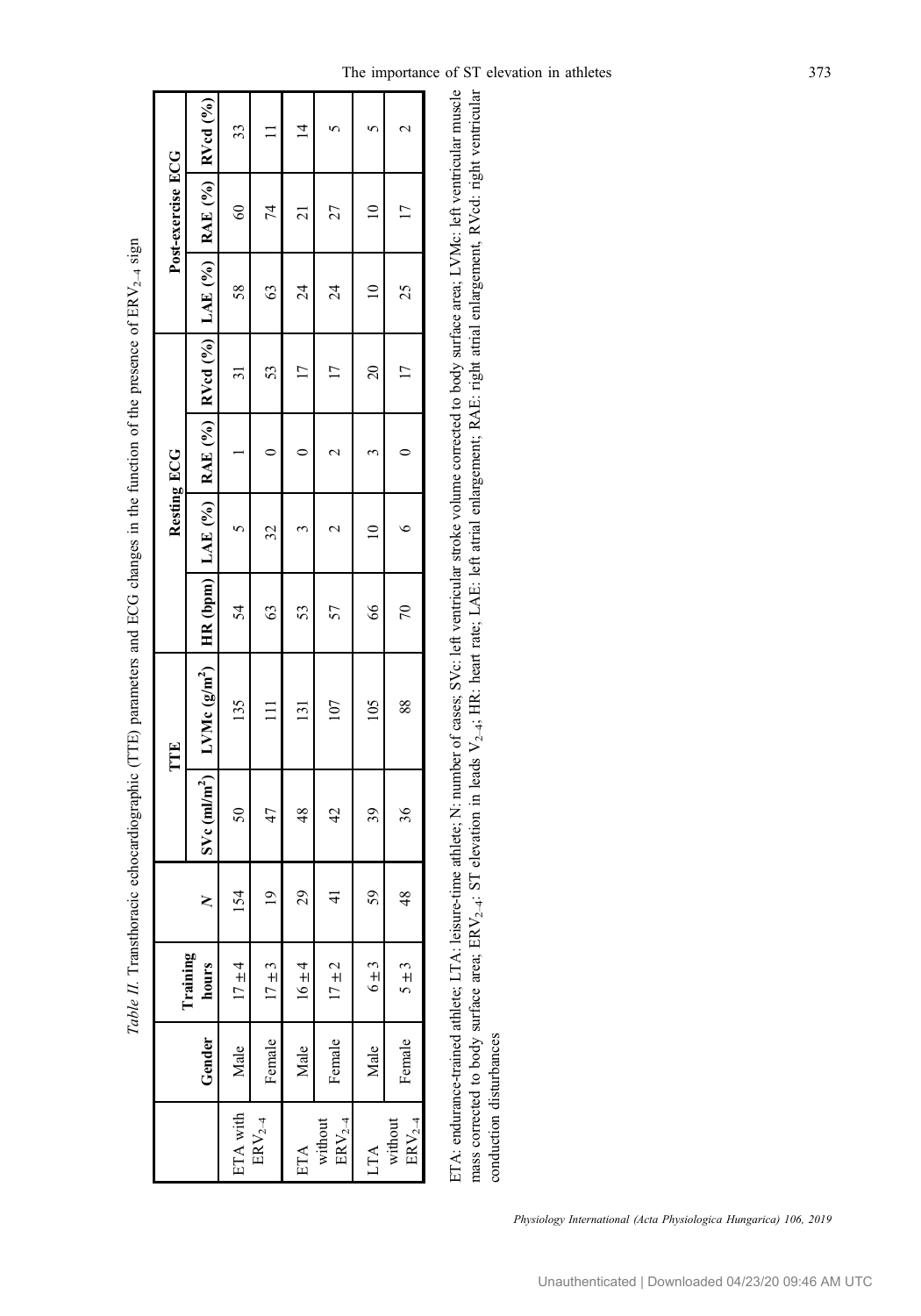<span id="page-6-0"></span>Table III. Relationships (OR) between  $ERV_{2-4}$  and post-exercise ECG changes indicating elevated pulmonary artery pressure

| Post-exercise ECG parameters | p level | OR (CI)             |
|------------------------------|---------|---------------------|
| LAE                          | 0.000   | 3.970 [2.147-7.341] |
| <b>RAE</b>                   | 0.000   | 3.730 [2.004-6.942] |
| <b>RVcd</b>                  | 0.000   | 3.846 [1.774-8.336] |
| $RAE + RVcd$                 | 0.000   | 4.525 [2.484-8.245] |
| $RAE + RVcd + LAE$           | 0.000   | 5.066 [2.778-9.238] |

LAE: left atrial enlargement; RAE: right atrial enlargement, RVcd: right ventricular conduction disturbances; OR: odds ratio; CI: confidence interval

higher rate of exercise-induced ECG alterations (LAE: in males  $p < 0.005$ , in females N.S.; RAE: in males  $p < 0.005$ , in females  $p < 0.05$ ; RVcd: in males  $p < 0.05$ , in females: N.S.).

Within ETA individuals,  $LVM_c$  and  $SV_c$  did not differ significantly between groups with or without  $ERV_{2-4}$ , but the rate of exercise-induced ECG alterations was higher in the ERV<sub>2–4</sub> group vs. the group without ERV<sub>2–4</sub> (LAE: in males  $p < 0.05$ , in females  $p < 0.005$ ; RAE: in males  $p < 0.05$ , in females  $p < 0.005$ ; Rvcd: N.S.).

Table III demonstrates the statistical relationships between  $ERV_{2-4}$  and exerciseinduced ECG alterations indicating elevated PAP during exercise.

The results of some observations are not demonstrated in the previous tables, but they are worth mentioning.

ER in the inferior-lateral leads exceeding 0.2 mV ST-segment elevation occurred only in 12 subjects vs. 173 subjects presenting  $ERV_{2-4}$  in this study population.

Right-axis deviation was observed in eight cases, whereas left-axis deviation above  $0^{\circ}$ developed in six cases. R/S wave ratio in lead V<sub>1</sub> could not be evaluated owing to small R-wave amplitudes, which depended on the position of the  $V_1$  electrode.

Negative T-waves were seen in leads  $V_{2-4}$  in 10 athletes (2 kayaker-canoeists/1 man; 8 triathletes/7 men). These negative T-wave alterations were mentioned in the literature mostly in Afro-American athletes. Their 13% incidence was not considered pathological [\(10](#page-9-0), [34](#page-10-0)). In our 10 cases showing this morphology, positive but not tall T-waves were apparent during exercise. The value of QTc was not pathologic either at rest or during exercise in this population. The resting HR was significantly lower (47 vs. 55/min) and the LV hypertrophy was slightly more pronounced in our 10 cases with negative T-waves vs. all ETA cases. The "not pathological" attribution of this ECG alteration is not entirely correct in our opinion; rather, it is more appropriate to state that no evidence has been found to date for negative consequences in athletes having this ECG alteration.

Arrhythmias were also present in this study population. Premature ventricular contractions (PVCs) appeared during exercise only in subjects with  $ERV_{2-4}$  (6 cases). PVCs were always of RV origin. Repetitive non-sustained (4–16 beats) ventricular runs with left bundle branch block morphology (i.e., with RV origin) developed following exercise in one triathlonist woman.

Bradyarrhythmias like SA-block, 1st or 2nd degree AV block showed up in 14 cases at rest.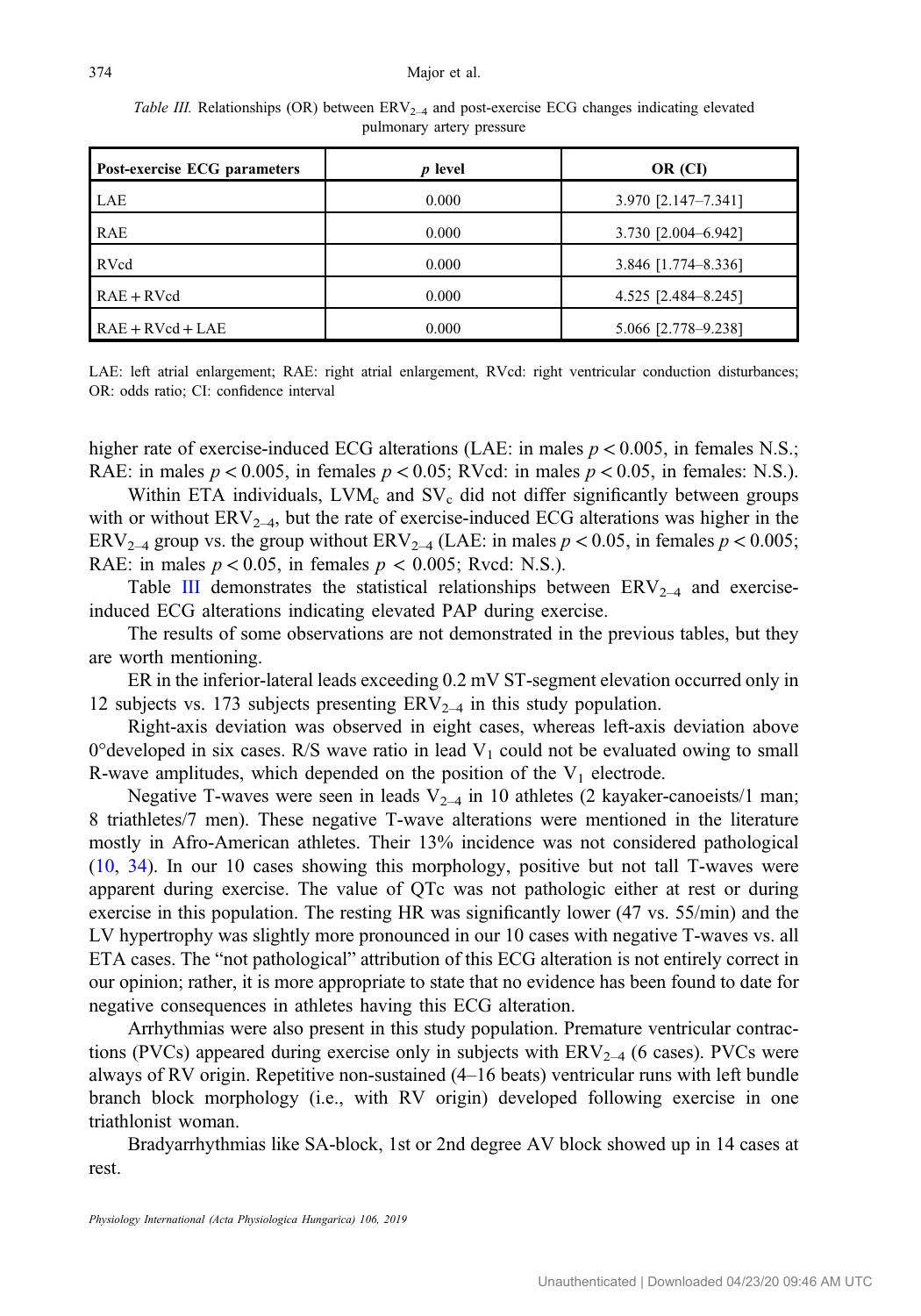QTc was always in normal range, and there was no difference in its value either among different sports or according to the presence of  $ERV_{2-4}$ .

There was no difference in blood pressure between groups of various sports.

Systolic and diastolic function (EF, E/A) determined at rest have been found to be normal in all groups, and there was no significant difference between groups of various sports.

Many researchers reported frequent occurrence of  $ERV_{2-4}$ , RAE, LAE, and RVcd in ETAs ([5,](#page-8-0) [11](#page-9-0), [12](#page-9-0), [31,](#page-10-0) [36\)](#page-10-0). RVcd and RAE are directly related to high RV pressure and may be associated with RV and atrium wall strain. LAE indirectly refers to elevated PAP, whereas PAP also involves LAP. It is due to that under extreme endurance exercise, LV hypertrophy may lead to temporary relative compliance failure and elevated LV end diastolic pressure indicated by LAE. Although the sensitivity of these ECG alterations is not high and their occurrence in athletes is regarded not pathological, their appearance during exercise may indicate elevated PAP. In this study, it was shown that ECG signs of elevated PAP occur more frequently in those ETAs whose  $ERV_{2-4}$  persists.

The physiological mechanism of the  $ERV_{2-4}$  sign and its relationship with exercise were not clear and its clinical relevance was still debated in the relevant publications. According to this study,  $ERV_{2-4}$  could be the consequence of repetitive and sustained PAP elevation due to endurance sports. The causes of PAP elevation during exercise are increased systemic blood flow (which exceeds the decrease of PVR), as well as increasing left atrial pressure, i.e., PAP elevation is a compensatory response during exercise [\(20](#page-9-0), [26\)](#page-9-0). This is due to the prevalence of the  $\text{ERV}_{2-4}$  alteration is high particularly in male endurance athletes (it is rare in women athletes and in non-athletes), in whom LV hypertrophy is much more explicit (characterized by greater LVM<sub>c</sub> and SV<sub>c</sub>) compared to women and non-athletes. The role of LV hypertrophy in elevated PAP may be twofold: on the one hand, males are able to reach higher exercise levels generating greater blood flow; on the other hand, LV hypertrophy may lead to higher LAP and consequently to higher pulmonary post-capillary pressure.

Our interpretation for the earlier supposed  $\text{ERV}_{2-4}$  etiologies is the followings:

The role of parasympathetic tone has been suggested ([16\)](#page-9-0). According to our opinion, the parasympathetic tone does not explain the  $ERV_{2-4}$ , because in ETA individuals, the low HR (indicating parasympathetic tone) does not differ between groups with or without  $ERV_{2-4}$ .

Interventricular septum hypertrophy has also been mentioned as the possible etiology of the  $ERV_{2-4}$  ([16\)](#page-9-0). Our interpretation is the following: although high-level physical exercise could result in both septal hypertrophy and  $ERV_{2-4}$ , nevertheless, septal hypertrophy in asymmetric septum hypertrophy disease does not cause  $\text{ERV}_{2-4}$  [\(13](#page-9-0)).

The role of cocaine has also been brought up  $(16)$  $(16)$ . We did not investigate the effect of cocaine, but we agree with this idea, since cocaine may constrict small vessels, thus promoting the elevation of PAP. Therefore, the use of cocaine for endurance athletes means an increased risk.

Our examinations highlight the fact that the ECG parameters of elevated PAP persist for different periods. LAE and RAE rapidly regress. They are found on the resting ECG only rarely in ETAs in contrast with their high occurrence rate during exercise. These data prove that RAE and LAE ECG signs can develop due to atrium wall strain without atrium enlargement. The RVcd persists longer. About half of RVcd was also shown at rest 1 day after the last training.  $ERV_{2-4}$  is also reversible, but it persists for weeks. We did not see  $ERV_{2-4}$  even in ETAs who had stopped sport activity some months earlier. This study

Physiology International (Acta Physiologica Hungarica) 106, 2019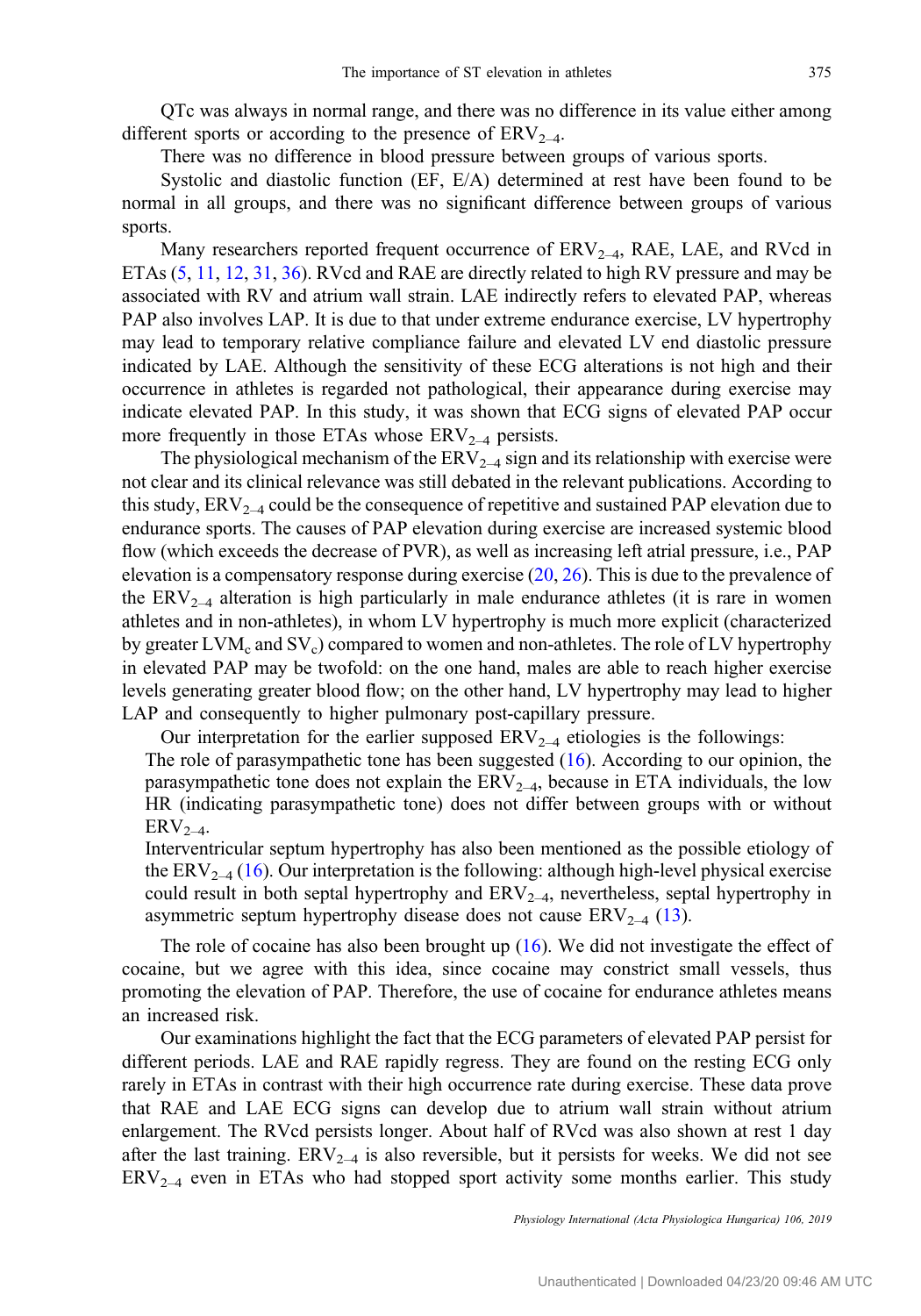<span id="page-8-0"></span>confirms the regression capability of these parameters. They are related to temporary pressure overload and wall strain.

In conclusion, we found that  $ERV_{2-4}$  alteration and some post-exercise ECG parameters (LAE, RAE, and RVcd) were more frequent in ETAs (mainly in the highest trained triathlonists and canoe and kayak paddlers) and males than in LTAs and women. The higher level of LV hypertrophy in the ETA population (proved by higher  $LVM<sub>c</sub>$  on TTE) can result in greater blood flow and can contribute to elevated PAP. We concluded that  $ERV_{2-4}$  may develop due to long lasting and repetitive elevated PAP, and the increase of PAP during exercise is more frequent in case of  $ERV_{2-4}$ . Therefore, the  $ERV_{2-4}$  indicates that the RV is able to maintain the greater compensatory pulmonary flow during exercise with higher PAP.

We can hypothesize that athletes during exercise without RV remodeling and  $ERV_{2-4}$ are not able to reach high PAP, and they are threatened by acute RV failure during extreme exercise (e.g., marathon).

On the other hand, publications suppose that  $ERV_{2-4}$  (as a sign of RV remodeling) can mean a higher risk of malignant arrhythmias because of more morphological and electrophysiological similarities with Brugada syndrome and ARVC. It may be the cause why SCD in athletes is 2–4 times more frequent than in the corresponding age group. We found  $ERV<sub>2-4</sub>$  less frequent in women, which may explain the lower prevalence of SCD in female athletes.

## Limitation of the study

We did not perform TTE examination during physical exercise.

# **REFERENCES**

- 1. Cappato R, Furlanello F, Giovinazzo V, Infusino T, Lupo P, Pittalis M, Foresti S, De Ambroggi G, Ali H, Bianco E, Riccamboni R, Butera G, Ricci C, Ranucci M, Pelliccia A, De Ambroggi L: J wave, QRS slurring, and ST elevation in athletes with cardiac arrest in the absence of heart disease. Marker of risk or innocent bystander? Circ. Arrhythm. Electrophysiol. 3, 305–311 (2010)
- 2. Chandra N, Bastiaenen R, Papadakis M, Sharma S: Sudden cardiac death in young athletes. Practical challenges and diagnostic dilemmas. J. Am. Coll. Cardiol. 61, 1027–1040 (2013)
- 3. Corrado D, Basso C, Schiavon M, Thiene G: Screening for hypertrophic cardiomyopathy in young athletes. N. Eng. J. Med. 339, 364–369 (1998)
- 4. Corrado D, Biffi A, Basso C, Pelliccia A, Thiene G: 12-lead ECG in the athlete: physiological versus pathological abnormalities. Br. J. Sports Med. 43, 669–676 (2009)
- 5. Corrado D, Pelliccia A, Heidbuchel H, Sharma S, Link M, Basso C, Biffi A, Buja G, Delise P, Gussac I, Anastasakis A, Borjesson M, Bjørnstad HH, Carrè F, Deligiannis A, Dugmore D, Fagard R, Hoogsteen J, Mellwig KP, Panhuyzen-Goedkoop N, Solberg E, Vanhees L, Drezner J, Estes NA 3rd, Iliceto S, Maron BJ, Peidro R, Schwartz PJ, Stein R, Thiene G, Zeppilli P, McKenna WJ; Section of Sports Cardiology, European Association of Cardiovascular Prevention and Rehabilitation: Recommendations for interpretation of 12-lead electrocardiogram in the athlete. Eur. Heart J. 31, 243–259 (2010)
- 6. D'Andrea A, Caso P, Scarafile R, Salerno G, De Corato G, Mita C, Di Salvo G, Allocca F, Colonna D, Caprile M, Ascione L, Cuomo S, Calabró R: Biventricular myocardial adaptation to different training protocols in competitive master athletes. Int. J. Cardiol. 115, 342–349 (2007)
- 7. D'Andrea A, Naeije R, D'Alto M, Argiento P, Golia E, Cocchia R, Riegler L, Scarafile R, Limongelli G, Di Salvo G, Citro R, Caso P, Russo MG, Calabrò R, Bossone E: Range in pulmonary artery systolic pressure among highly trained athletes. Chest 139, 788–794 (2011)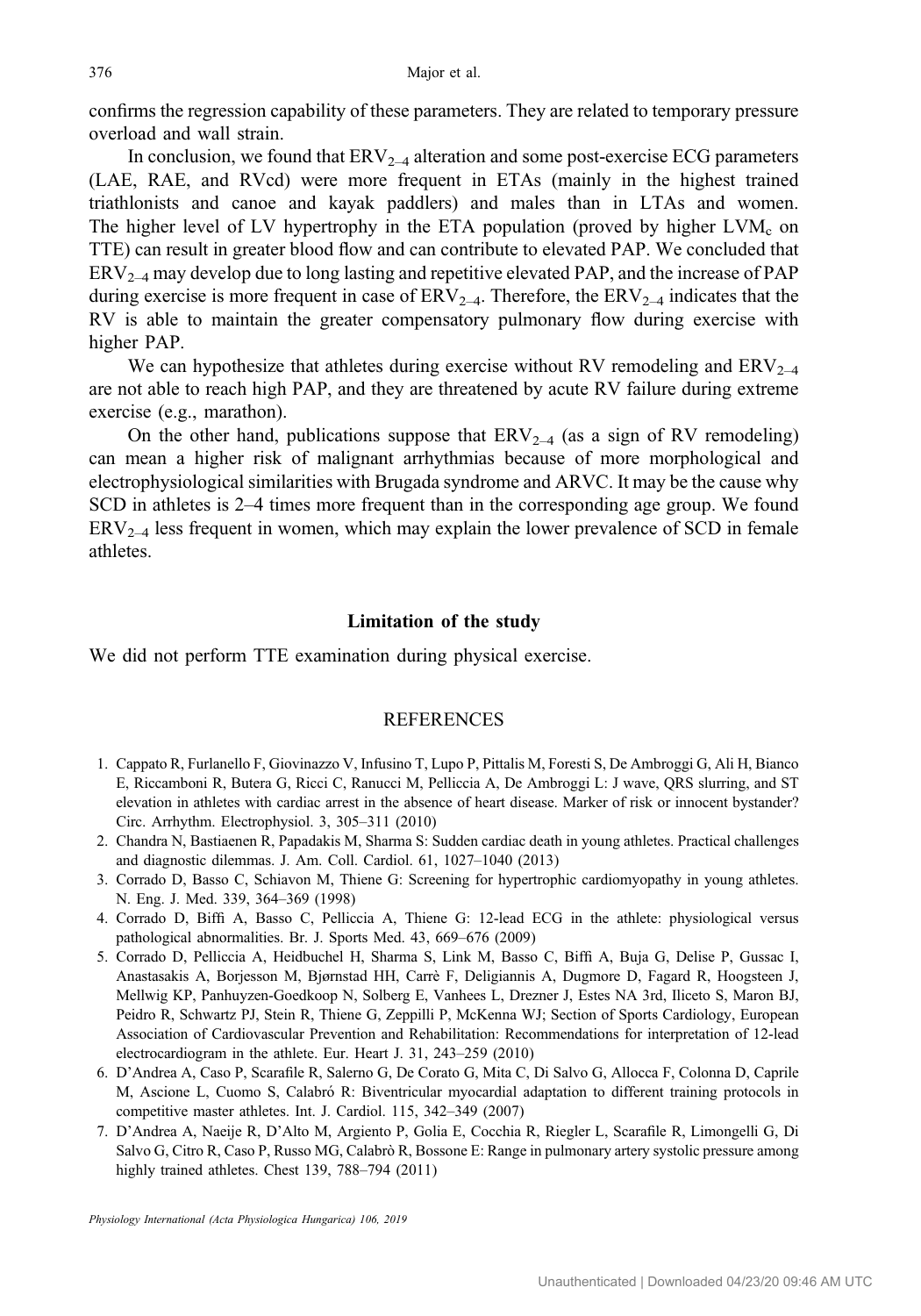- <span id="page-9-0"></span>8. D'Andrea A, Riegler L, Golia E, Cocchia R, Scarafile R, Salerno G, Pezzullo E, Nunziata L, Citro R, Cuomos S, Caso P, Di Salvo G, Cittadini A, Russo MG, Calabró R, Bossom E: Range of right heart measurements in toplevel athletes: the training impact. Int. J. Cardiol. 164, 48–57 (2013)
- 9. Deschamps AM, Murphy E, Sun J: Estrogen receptor activation and cardioprotection in ischaemia reperfusion injury. Trends Cardiovasc. Med. 20, 73–78 (2010)
- 10. Di Paolo FM, Schmied C, Zerguini YA, Junge A, Quattrini F, Culasso F, Dvorak J, Pelliccia A: The athlete's heart in adolescent Africans: an electrocardiographic and echocardiographic study. J. Am. Coll. Cardiol. 59, 1029–1036 (2012)
- 11. Drezner JA, Ackerman MJ, Anderson J, Ashley E, Asplund CA, Baggish AL, Börjesson M, Cannon BC, Corrado D, DiFiori JP, Fischbach P, Froelicher V, Harmon KG, Heidbuchel H, Marek J, Owens DS, Paul S, Pelliccia A, Prutkin JM, Salerno JC, Schmied CM, Sharma S, Stein R, Vetter VL, Wilson MG: Electrocardiographic interpretation in athletes: the 'Seattle Criteria'. Br. J. Sports Med. 47, 122–124 (2013)
- 12. Drezner JA, Fischbach P, Froelicher V, Marek J, Pelliccia A, Prutkin JM, Schmied CM, Sharma S, Wilson MG, Ackerman MJ, Anderson J, Ashley E, Asplund CA, Baggish AL, Börjesson M, Cannon BC, Corrado D, DiFiori JP, Harmon KG, Heidbuchel H, Owens DS, Paul S, Salerno JC, Stein R, Vetter VL: Normal electrocardiographic findings: recognising physiological adaptations in athletes. Br. J. Sports Med. 47, 125–136 (2013)
- 13. Engler RL, Smith P, LeWinter M, Gosink B, Johnson A: The electrocardiogram in asymmetric septal hypertrophy. Chest 75, 167–73 (1979)
- 14. Ferreira M, Santos-Silva PR, de Abreu LC, Valenti VE, Crispim V, Imaizumi C, Filho CF, Murad N, Meneghini A, Riera ARP, de Carvalho TD, Vanderlei LCM, Valenti EE, Cisternas JR, Filho OFM, Ferreira C: Sudden cardiac death athletes: systematic review. Sports Med. Arthrosc. Rehabil. Ther. Technol. 2, 19–26 (2010)
- 15. Gussak I, Antzelevitch C: Early repolarization syndrome: clinical characteristics and possible cellular and ionic mechanisms. J. Electrocardiol. 33, 299–309 (2000)
- 16. Gussak I, George S, Bojovic B, Vajdic B: ECG phenomena of the early ventricular repolarization in the 21 century. Indian Pacing Electrophysiol. J. 8, 149–157 (2008)
- 17. Kawata H, Noda T, Yamada Y, Okamura H, Satomi K, Aiba T, Takaki H, Aihara N, Isobe M, Kamakura S, Shimizu W: Effect of sodium-channel blockade on early repolarization in inferior/lateral leads in patients with idiopathic ventricular fibrillation and Brugada syndrome. Heart Rhythm. 1, 77–83 (2012)
- 18. La Gerche A, Burns AT, Mooney DJ, Inder WJ, Taylor AJ, Bogaert J, Maclsaac AI, Heidbüchel H, Prior DL: Exercise-induced right ventricular dysfunction and structural remodelling in endurance athletes. Eur. Heart J. 33, 998–1006 (2012)
- 19. La Gerche A, Claessen G, Dymarkowski S, Voigt JU, De Buck F, Vanhees L, Droogne W, Van Cleemput J, Claus P, Heidbuchel H: Exercise-induced right ventricular dysfunction is associated with ventricular arrhythmias in endurance athletes. Eur. Heart J. 3, 1998–2010 (2015)
- 20. La Gerche A, Heidbüchel H, Burns AT, Mooney DJ, Taylor AJ, Pfluger HB, Inder WJ, MacIsaac AI, Prior DL: Disproportionate exercise load and remodeling of the athlete's right ventricle. Med. Sci. Sport Exerc. 43, 974–981 (2011)
- 21. Major Zs, Csajági E, Kneffel Zs, Kováts T, Szauder I, Sidó Z, Pavlik G: Comparison of left and right ventricular adaptation in endurance-trained male athletes. Acta Physiol. Hung. 102, 23–33 (2015)
- 22. Major Zs, Kneffel Zs, Sidó Z, Komka Zs, Tóth M, Pavlik G: Repolarization changes in elite athletes (in Hungarian). Sportorvosi Szemle. 52, 10–15 (2011)
- 23. Marijon E, Tafflet M, Celermajer DS, Dumas F, Perier MC, Mustafic H, Toussaint FF, Desnos M, Rieu M, Benameur N, Le Heuzey JY, Empana JP, Jouven X: Sports-related sudden death in the general population. Circulation 24, 672–681 (2011)
- 24. Maron BJ, Doerer JJ, Haas TS, Tierney DM, Mueller FO: Sudden death in young competitive athletes. Analysis of 1866 death in the United States, 1980–2006. Circulation 119, 1085–1092 (2009)
- 25. Medvegy M, Antalóczy Z: Clinical significance of incomplete right bundle branch block (in Hungarian). Orv. Hetil. 134, 1525–1528 (1993)
- 26. Naeije R, Vanderpool R, Dhakal BP, Saggar R, Saggar R, Vachiery JL, Lewis GD: Exercise-induced pulmonary hypertension: physiological basis and methodological concerns. Am. J. Respir. Crit. Care Med. 187, 576–583 (2013)
- 27. Pavlik G, Olexó Z, Osváth P, Sidó Z, Frenkl R: Echocardiographic characteristics of male athletes of different age. Br. J. Sports Med. 35, 95–99 (2001)
- 28. Pedram A, Razandi R, Aitkenhead M, Levin ER: Estrogen inhibits cardiomyocyte hypertrophy in-vitro: antagonism of calcineurin-related hypertrophy through induction of MCIP1. J. Biol. Chem. 280, 26339–26348 (2005)

Physiology International (Acta Physiologica Hungarica) 106, 2019